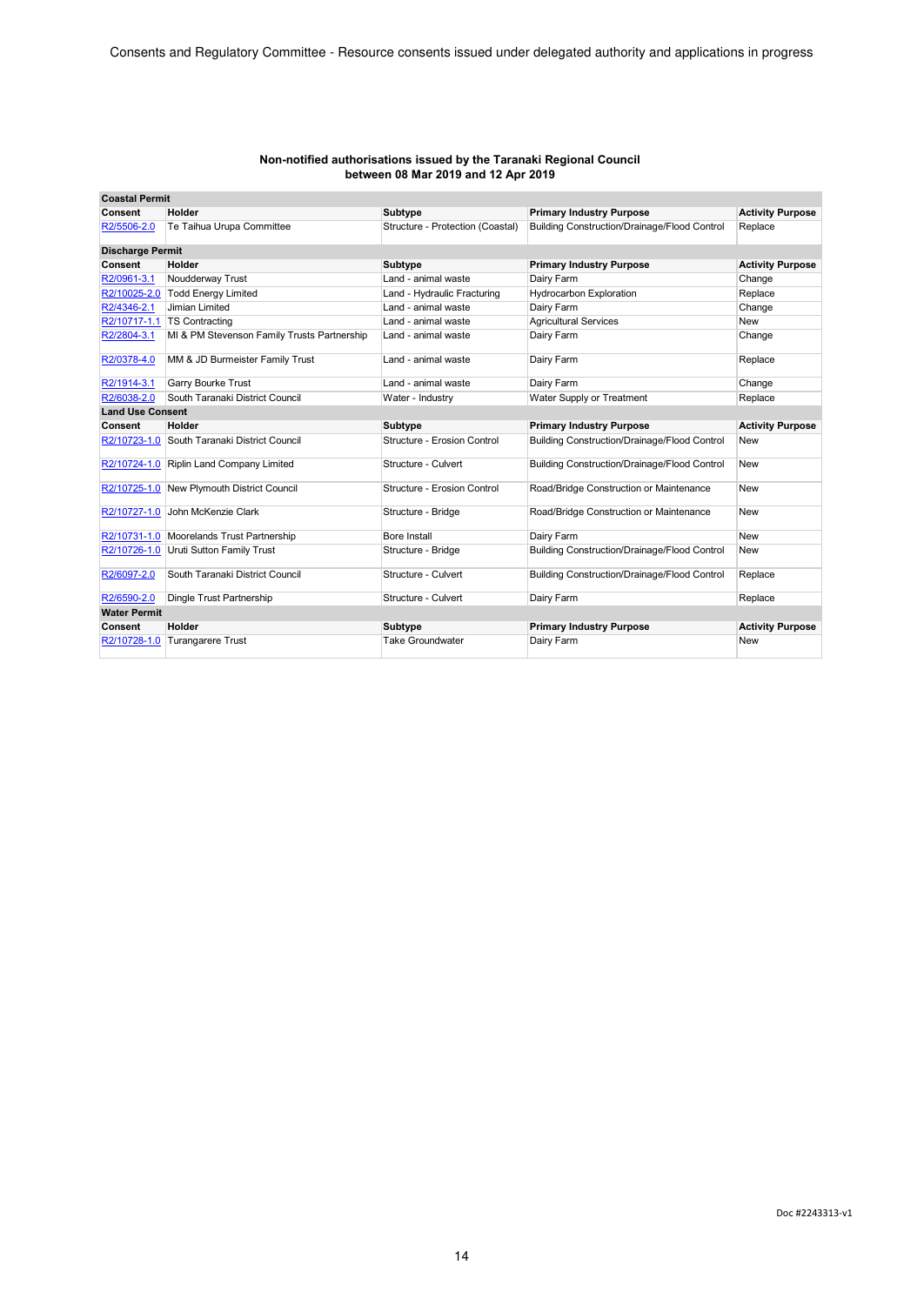**Contract** 

| R2/10723-1.0<br>South Taranaki District Council<br>Chief Executive, Private Bag 902, Hawera 4640 Review Dates: June 2023, June 2029 | <b>Commencement Date: 13 Mar 2019</b><br>Expiry Date: 01 Jun 2035<br><b>Activity Class: Discretionary</b> |
|-------------------------------------------------------------------------------------------------------------------------------------|-----------------------------------------------------------------------------------------------------------|
| <b>Location:</b> Soldiers Memorial Park, Conway<br>Road, Eltham                                                                     | <b>Application Purpose: New</b>                                                                           |
| To install erosion protection measures in the bed of the Mangawharawhara Stream                                                     |                                                                                                           |
| $R2/0961-3.1$                                                                                                                       | <b>Commencement Date: 13 Mar 2019</b>                                                                     |
| Noudderway Trust                                                                                                                    | <b>Expiry Date: 01 Dec 2029</b>                                                                           |
| 480 Lower Duthie Road, RD 15, Hawera 4675                                                                                           | Review Dates: June 2023<br><b>Activity Class: Discretionary</b>                                           |
| <b>Location:</b> 464 Lower Duthie Road, Kaponga                                                                                     | <b>Application Purpose: Change</b>                                                                        |
| To discharge farm dairy effluent onto land                                                                                          |                                                                                                           |
| Change of conditions so the discharge is to land only                                                                               |                                                                                                           |
|                                                                                                                                     |                                                                                                           |
| $R2/10724-1.0$                                                                                                                      | <b>Commencement Date: 18 Mar 2019</b>                                                                     |
| Riplin Land Company Limited                                                                                                         | Expiry Date: 01 Jun 2036                                                                                  |
| 219 Patiki Road, RD 32, Opunake 4682                                                                                                | <b>Review Dates:</b><br><b>Activity Class: Discretionary</b>                                              |
| Location: 219 Patiki Road, Pihama                                                                                                   | <b>Application Purpose: New</b>                                                                           |
| To replace an existing culvert in the Mangatawa Stream, including the associated<br>disturbance of the stream bed                   |                                                                                                           |
| R2/10025-2.0                                                                                                                        | <b>Commencement Date: 19 Mar 2019</b>                                                                     |
| <b>Todd Energy Limited</b>                                                                                                          | Expiry Date: 01 Jun 2033                                                                                  |
| PO Box 802, New Plymouth 4340                                                                                                       | <b>Review Dates:</b><br><b>Activity Class: Discretionary</b>                                              |
| Location: Mangahewa-G wellsite, 1067<br>Otaraoa Road, Tikorangi                                                                     | <b>Application Purpose: Replace</b>                                                                       |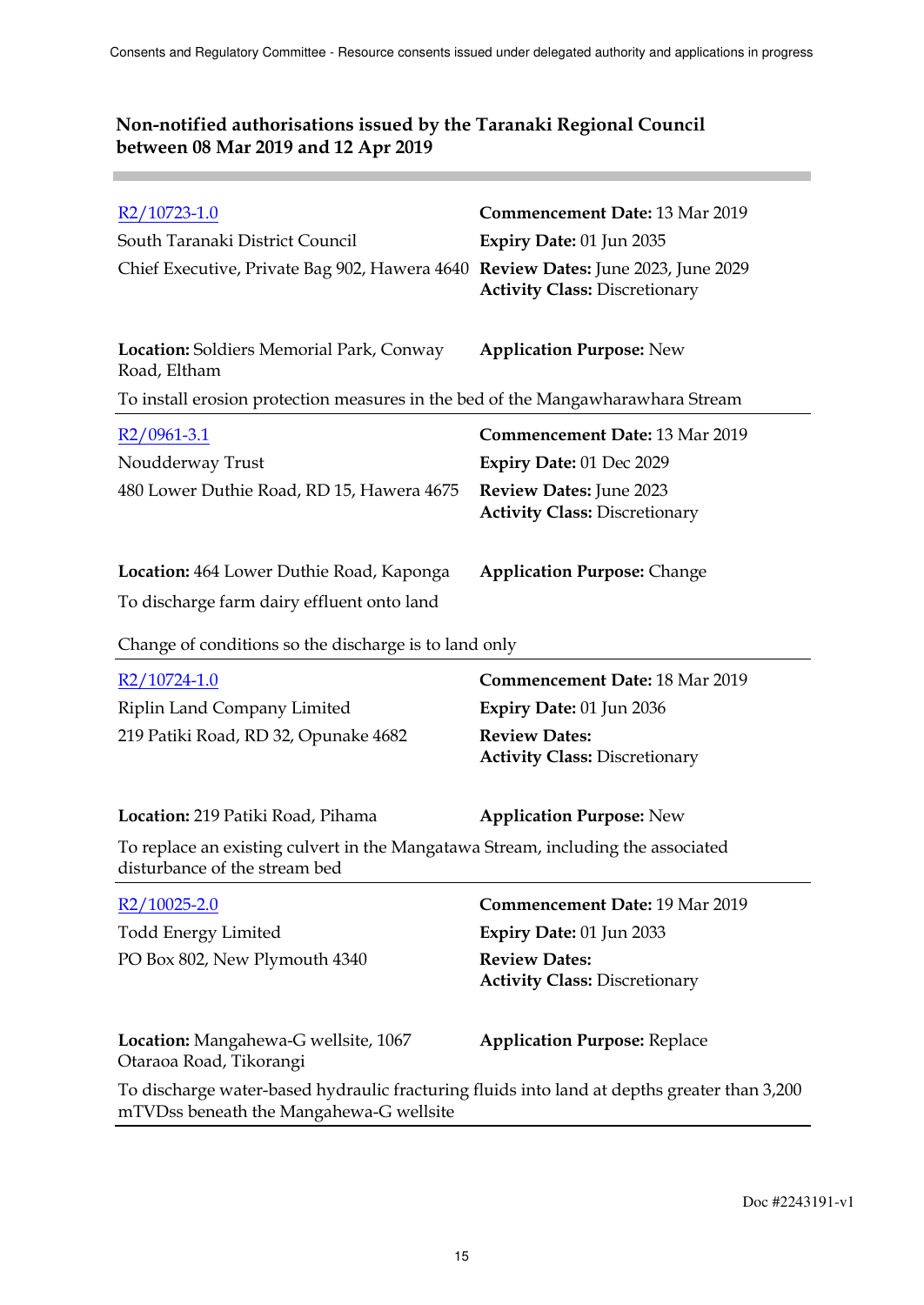| $R2/10725-1.0$                      | <b>Commencement Date: 19 Mar 2019</b> |
|-------------------------------------|---------------------------------------|
| New Plymouth District Council       | Expiry Date: $01$ Jun 2033            |
| Private Bag 2025, New Plymouth 4342 | <b>Review Dates:</b>                  |
|                                     | <b>Activity Class: Discretionary</b>  |

| Location: 27 Tupoki Road, Uruti                                     | <b>Application Purpose: New</b> |
|---------------------------------------------------------------------|---------------------------------|
| To install erosion protection measures in the bed of the Mimi River |                                 |

| $R2/4346 - 2.1$                        | <b>Commencement Date: 20 Mar 2019</b>                                  |
|----------------------------------------|------------------------------------------------------------------------|
| Jimian Limited                         | <b>Expiry Date: 01 Dec 2028</b>                                        |
| 204 Karahaki Road, RD 1, Waverley 4591 | <b>Review Dates: June 2022</b><br><b>Activity Class: Discretionary</b> |

# **Location:** 204 Karahaki Road, Waverley **Application Purpose:** Change

To discharge farm dairy effluent onto land

Change of conditions so the discharge is to land only

| R2/10717-1.1                                                                                                                   | <b>Commencement Date: 20 Mar 2019</b>                                                            |
|--------------------------------------------------------------------------------------------------------------------------------|--------------------------------------------------------------------------------------------------|
| TS Contracting                                                                                                                 | Expiry Date: 01 Jun 2029                                                                         |
| 1892 Eltham Road, RD 29, Hawera 4679                                                                                           | Review Dates: June 2019, June 2022,<br>June 2025, June 2028<br><b>Activity Class: Controlled</b> |
| <b>Location:</b> Various locations throughout the<br>Taranaki region                                                           | <b>Application Purpose: New</b>                                                                  |
| To empty dairy farm effluent ponds by irrigation onto and into land throughout the<br>Taranaki region                          |                                                                                                  |
| R2/10727-1.0                                                                                                                   | <b>Commencement Date: 26 Mar 2019</b>                                                            |
| John McKenzie Clark                                                                                                            | <b>Expiry Date: 01 Jun 2033</b>                                                                  |
| 420 Bower Avenue, Parklands, Christchurch<br>8083                                                                              | Review Dates: June 2021, June 2027<br><b>Activity Class: Discretionary</b>                       |
| Location: 1929 Mountain Road, Inglewood                                                                                        | <b>Application Purpose: New</b>                                                                  |
| To construct a new bridge over the Kurapete Stream, including associated disturbance of<br>the stream bed, for access purposes |                                                                                                  |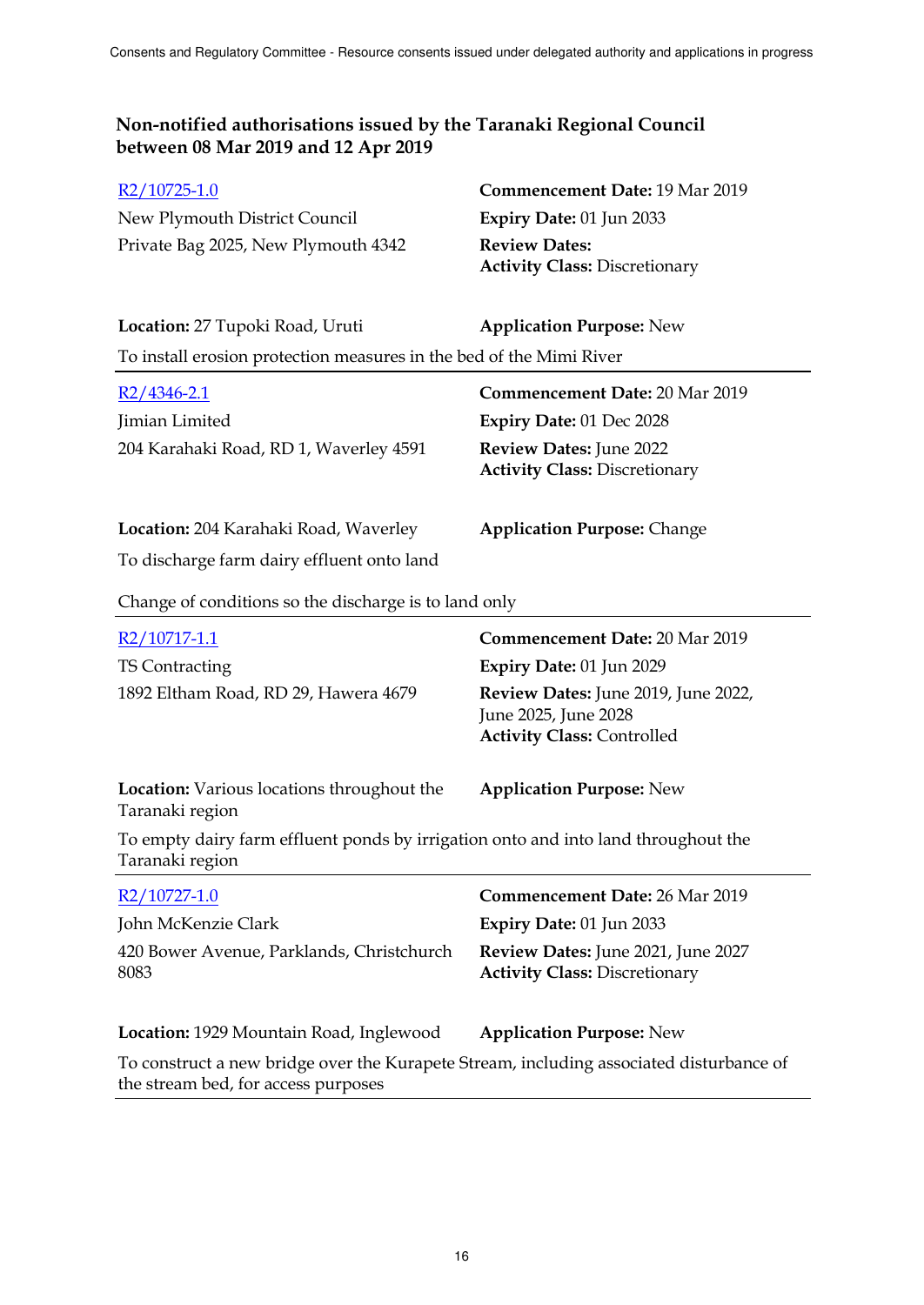| R <sub>2</sub> /10728-1.0                                                                             | <b>Commencement Date: 26 Mar 2019</b>                                                               |  |  |
|-------------------------------------------------------------------------------------------------------|-----------------------------------------------------------------------------------------------------|--|--|
| <b>Turangarere Trust</b>                                                                              | Expiry Date: 01 Jun 2034                                                                            |  |  |
| Richard Dwyer, 40 Lower Ball Road, RD 2,<br>Patea 4598                                                | Review Dates: June 2022, June 2034<br><b>Activity Class: Discretionary</b>                          |  |  |
|                                                                                                       |                                                                                                     |  |  |
| Location: 40 Lower Ball Road, Kakaramea                                                               | <b>Application Purpose: New</b>                                                                     |  |  |
| To take and use groundwater for stock water and dairy purposes                                        |                                                                                                     |  |  |
| R2/10731-1.0                                                                                          | <b>Commencement Date: 26 Mar 2019</b>                                                               |  |  |
| Moorelands Trust Partnership                                                                          | <b>Expiry Date:</b>                                                                                 |  |  |
| AJ & JE Moore, 518 Cheal Road, RD 23,<br>Stratford 4393                                               | Review Dates: June 2021, June 2027,<br>June 2033, June 2039<br><b>Activity Class: Discretionary</b> |  |  |
| Location: 25 Oru Road, Ngaere                                                                         | <b>Application Purpose: New</b>                                                                     |  |  |
| To drill and construct a groundwater bore for water supply purposes                                   |                                                                                                     |  |  |
| $R2/10726-1.0$                                                                                        | Commencement Date: 01 Apr 2019                                                                      |  |  |
| Uruti Sutton Family Trust                                                                             | Expiry Date: 01 Jun 2033                                                                            |  |  |
| C/- Warren & Pauline Sutton, 266 Uruti Road, Review Dates: June 2021, June 2027<br>RD 48, Urenui 4378 | <b>Activity Class: Discretionary</b>                                                                |  |  |
| Location: 266 Uruti Road, Uruti                                                                       | <b>Application Purpose: New</b>                                                                     |  |  |
| To erect and use a bridge over the Uruti Stream                                                       |                                                                                                     |  |  |
| $R2/2804-3.1$                                                                                         | <b>Commencement Date: 03 Apr 2019</b>                                                               |  |  |
| MI & PM Stevenson Family Trusts Partnership Expiry Date: 01 Dec 2042                                  |                                                                                                     |  |  |
| 3500 South Road, RD 32, Opunake 4682                                                                  | Review Dates: June 2024, June 2030,<br><b>June 2036</b><br><b>Activity Class: Discretionary</b>     |  |  |
| Location: 3310 South Road, Pihama                                                                     | <b>Application Purpose: Change</b>                                                                  |  |  |
| To discharge farm dairy effluent onto land                                                            |                                                                                                     |  |  |
| Change of conditions to increase the herd size                                                        |                                                                                                     |  |  |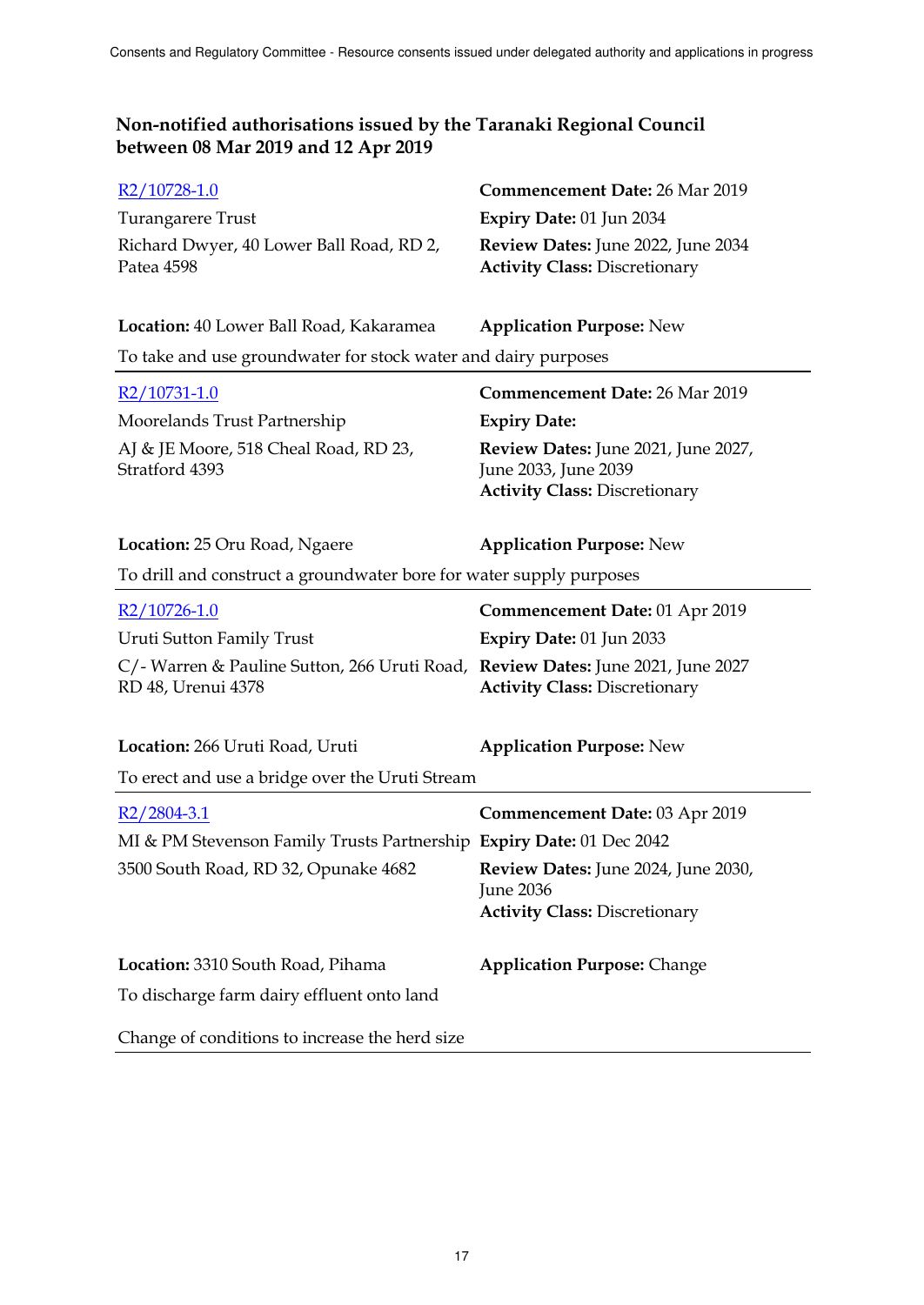| $R2/6097-2.0$                                                                    | Commencement Date: 03 Apr 2019       |
|----------------------------------------------------------------------------------|--------------------------------------|
| South Taranaki District Council                                                  | <b>Expiry Date: 01 Jun 2037</b>      |
| Chief Executive, Private Bag 902, Hawera 4640 Review Dates: June 2025, June 2031 | <b>Activity Class: Discretionary</b> |

**Location:** Road reserve, Anglers Ave, Warea **Application Purpose:** Replace

To use an existing culvert in the Whanganui Stream and to undertake maintenance work to the culvert, including the associated disturbance of the stream bed

| $R2/5506-2.0$                                                                                                                         | Commencement Date: 05 Apr 2019                                                                      |
|---------------------------------------------------------------------------------------------------------------------------------------|-----------------------------------------------------------------------------------------------------|
| Te Taihua Urupa Committee                                                                                                             | Expiry Date: 01 Jun 2049                                                                            |
| C/- Roena Ruakere-Te Uira, 43 Kaipakopako<br>Road, RD 3, New Plymouth 4373                                                            | Review Dates: June 2025, June 2031,<br>June 2037, June 2043<br><b>Activity Class: Discretionary</b> |
| Location: Rongomai Road, Warea                                                                                                        | <b>Application Purpose: Replace</b>                                                                 |
| To occupy the Coastal Marine Area with boulder riprap for the purpose of protecting an<br>urupa from coastal erosion and storm surges |                                                                                                     |
| $R2/0378-4.0$                                                                                                                         | <b>Commencement Date: 10 Apr 2019</b>                                                               |
| MM & JD Burmeister Family Trust                                                                                                       | Expiry Date: 01 Dec 2043                                                                            |
| 117 Stent Road, RD 37, New Plymouth 4381                                                                                              | <b>Review Dates:</b> June 2025, June 2031,<br>June 2037<br><b>Activity Class: Controlled</b>        |
| Location: 127 Porikapa Road, Warea<br>To discharge farm dairy effluent onto land                                                      | <b>Application Purpose: Replace</b>                                                                 |
| $R2/1914-3.1$                                                                                                                         | Commencement Date: 11 Apr 2019                                                                      |
| Garry Bourke Trust                                                                                                                    | Expiry Date: 01 Dec 2041                                                                            |

C/- Brendan Attrill Agriculture, PO Box 177, Stratford 4352 **Review Dates:** June 2023, June 2026, June 2035 **Activity Class:** Discretionary

**Location:** 40 Sutherland Road, Manaia **Application Purpose:** Change To discharge farm dairy effluent onto land

Change of conditions to remove the requirement for a stormwater diversion